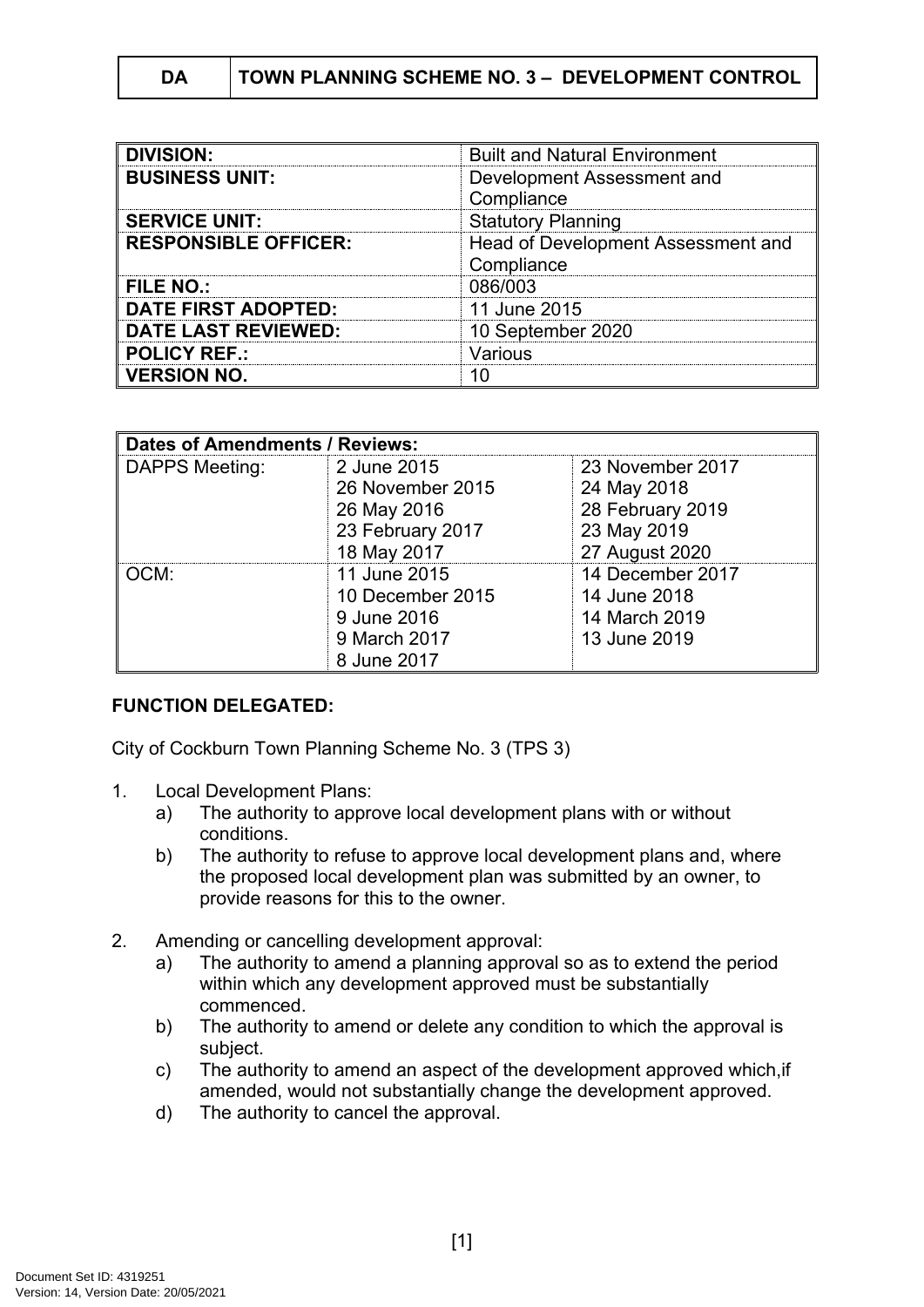- 3. Unauthorised Existing Subsequent approval of development The authority to determine applications excludes the determination of Category 'A: Heritage places, the removal of 'Significant Trees' and those applications proposing demolition of any category of heritage building as contained in the Local Government Heritage List and Inventory except where those applications are for minor amendments or minor works as defined in Local Planning Policy LPP4.4 and the amendments or minor works are supported by the State Heritage Office.
- 4. Determination of Applications
	- a) The authority to grant approval with or without conditions.
	- b) The authority to refuse to grant planning approval.
- 5. Form and Date of Determination
	- a) The authority to convey its determination to the applicant in the form of the "Notice of determination on application for development approval" prescribed in TPS 3.
- 6. Temporary Planning Approval
	- a) The authority to impose conditions limiting period of time for which an approval is granted.
- 7. Approval Subject to Later Approval of Details
	- a) The authority to grant development approval subject to a condition that further detail any works or use specified in the condition must be submitted to, and approved by, the City before the developer commences the development.

# **CONDITIONS/GUIDELINES:**

- 1. The authority to determine applications subject to those applications being in accordance with the relevant legislative, scheme and policy requirements.
- 2. The authority to determine applications where advertising of an application is required in accordance with TPS 3 subject to:
	- a) No objections are received during the consultation period.
	- b) The objection can be resolved through a condition imposed on an approval or negotiation of a design change with the applicant.
	- c) The objection does not relate to valid planning considerations associated with the proposal (as confirmed and authorised in writing by Director Planning and Development or Manager Statutory Planning).
- 3. The authority to determine applications excludes the determination of category "A" Heritage places and those applications proposing demolition of any category of heritage building as contained in the Local Government Heritage List and Inventory except where those applications are for minor amendments or minor works as defined in Local Planning Policy 4.4 and the amendments or minor works are supported by the State Heritage Office.